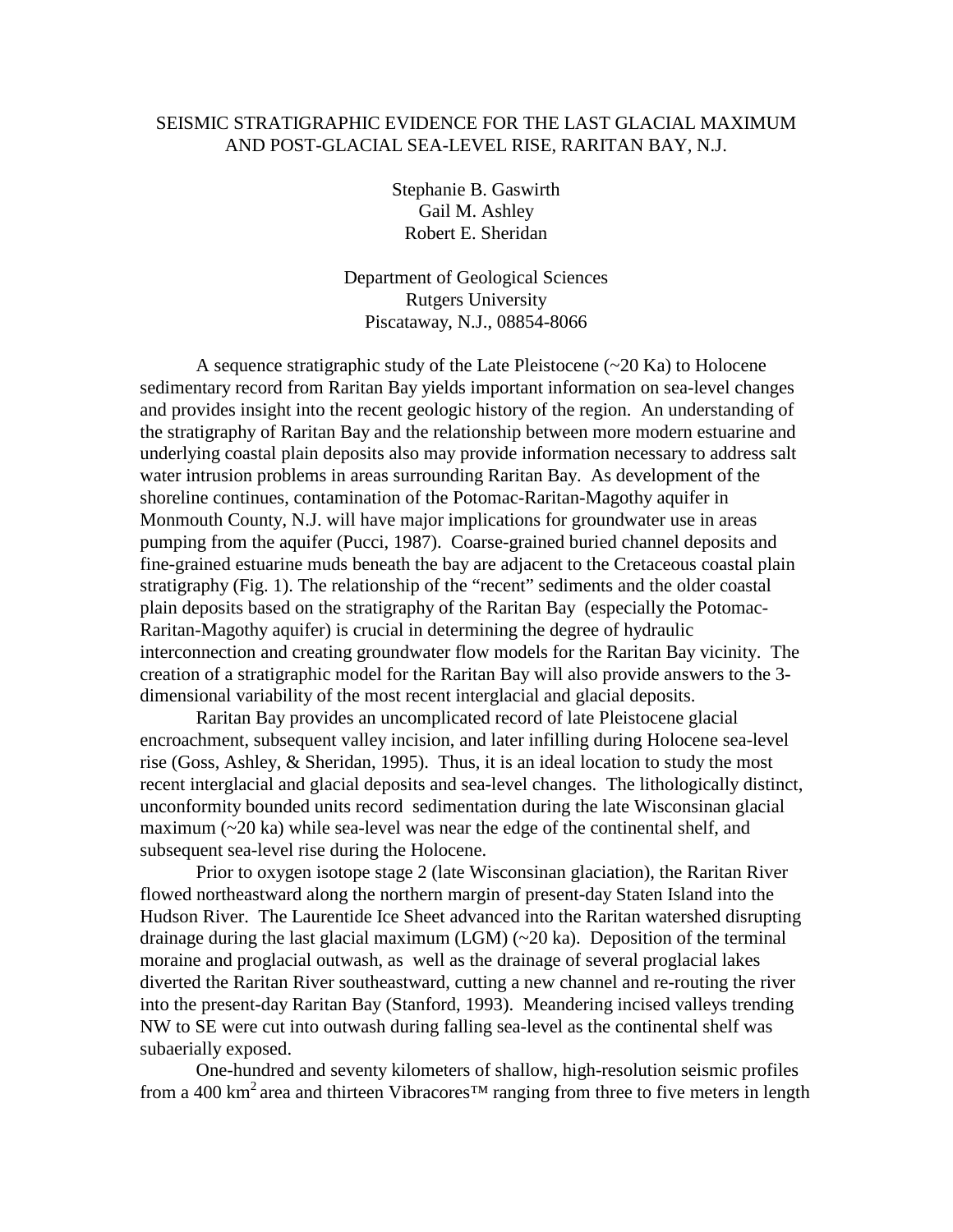were collected in 1994 (Fig. 2). Reflection data were collected with an Ore Geopulse<sup>™</sup> seismic system (peak frequency ~1.0 kHz). Seismic tracks form a coarse-grid pattern with 100 m spacing and are concentrated in the "high-priority" southern region of Raritan Bay. Core locations were predetermined using seismic reflection survey data and spaced to facilitate correlation with primary reflections and unconformities.

Sediment analysis procedures included sieving and pipetting techniques to determine sand-silt-clay ratios. Mineralogical and organic carbon content analyses were also performed. Three-dimensional seismic profiling was accomplished using Arcview, a Geographic Information System (GIS) program.

High-resolution seismic reflection data reveal the incised channels and a package of three seismic sequence tracts overlying Cretaceous "basement" (shallowly southeast dipping sands and clays). Thirteen Vibracores documented three lithologically distinct units separated by unconformities. The lowest unit  $(\leq 31.74 \text{ ka})$ ; Beta Analytic Inc., sample RBS 8 A3 C-034) of reddish-orange, coarse to medium sand and gravel derived from the Raritan River watershed represents fluvial, glacial and paraglacial deposits. This outwash is unconformably overlain by dense gray mud, fine sand, and silt with a transition to black organic-rich "industrial" sludge. Shells are present in the dense gray mud, which is correlated with an early Holocene (9.48 ka; USGS, sample W-1633) mud underlying Sandy Hook (Minard, 1969).

Paleochannels incised into Cretaceous sands and clays and glaciofluvial deposits that filled in the channels (while sea-level was lowered) and are identified in the seismic reflection profiles. Two paleochannels are documented: a west to east incised channel originating from the modern Raritan River drainage and second one that is oriented NW to SE carrying discharge from the vicinity of Staten Island. The two channels are likely tributaries of the same river system. They merged in the center of the Bay and continued to flow to the SE, eventually connecting with the Hudson River drainage channel.

Unconformities between lithologic units are the sequence boundary and transgressive (ravinement) surfaces reflecting sea-level fluctuations and associated change in depositional environment. The stratigraphy represents the transition from a lowstand systems tract during the LGM sea-level low to a transgressive systems tract deposited during rising sea-level, and a highstand systems tract of modern "industrial" sludge.

The recognition of an incised channel filled with glacial outwash (sands and gravels) in close proximity to the southern shoreline of Raritan Bay (and the Potomac-Raritan-Magothy aquifer) is significant for future studies of hydraulic interconnection. Information from this study will help identify the high-conductivity conduits for pollutant migration which are commonly associated with fluvial and tidal inlet channels. This knowledge may provide the means to locate the source of existing salt-water intrusion pathways and alleviate future groundwater contamination problems as population growth continues in New Jersey.

## **REFERENCES**

Goss, M.C., Ashley, G.M., and Sheridan, R.E., 1995, Sedimentology and stratigraphy of a first generation estuary at the last glacial limit, Raritan Bay, New Jersey: Annual